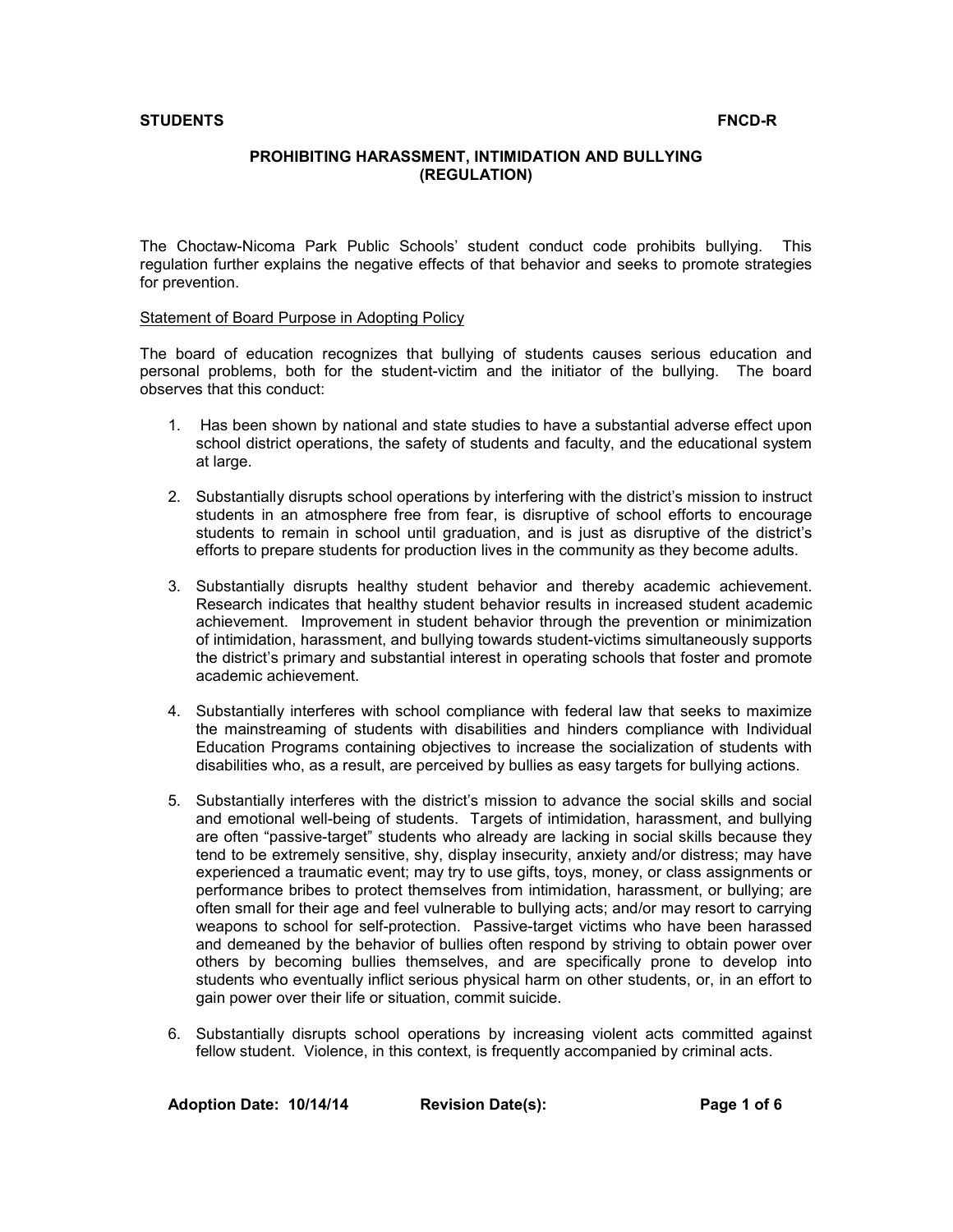# **PROHIBITING HARASSMENT, INTIMIDATION AND BULLYING (REGULATION)**

7. Substantially disrupts school operations by interfering with the reasonable expectations of other students that they can feel secure at school and not be subjected to frightening acts or be the victim of mistreatment resulting from bullying behavior.

Bullying often involves expressive gestures, speech, physical acts that are sexually suggestive, lewd, vulgar, profane, or offensive to the education or social mission of the school district, and at times involves the commission of criminal acts. This behavior interferes with the curriculum by disrupting the presentation of instruction and also disrupts and interferes with the student-victim's or bystander's ability to concentrate, retain instruction, and study or to operate free from the effects of bullying. This results in a reluctance or resistance to attend school.

## Definition of Terms

1. Statutory definition of harassment, intimidation and bullying:

70 O.D. §24-100.3© of the School Safety and Bullying Prevention Act defines the term "bullying" as including, but not limited to a pattern of harassment, intimidation, threatening behavior, physical acts, verbal or electronic communication directed toward a student or group of students that results in or is reasonably perceived as being done with the intent to cause negative education or physical results for the targeted individual or group and is communicated in such a way as to disrupt or interfere with the school's educational mission or the education of any student that a reasonable person should recognize will:

- A. Harm another student;
- B. Damage another student's property;
- C. Place another student in reasonable fear of harm to the student's person or damage to the student's property; or
- D. Insult or demean any student or group of students in such a way as to disrupt or interfere with the school's education mission or the education of any student.
- 2. The "Reasonable Person" Standard

In determining what a "reasonable person" should recognize as an act placing a student in "reasonable" fear of harm, staff will determine "reasonableness" not only from the point of view from a mature adult, but also from the point of view of an immature child of the age of the intended victim along with, but not limited to consideration of special emotional, physical, or mental needs of the particular child; personality or physical characteristics, or history that might cause the child to be particularly sensitive to efforts by a bully to humiliate, embarrass, or lower the self-esteem of the victim; and the discipline history, personality of, and physical characteristics of the individual alleged to have engaged in the prohibited behavior.

**Adoption Date: 10/14/14 Revision Date(s): Page 2 of 6**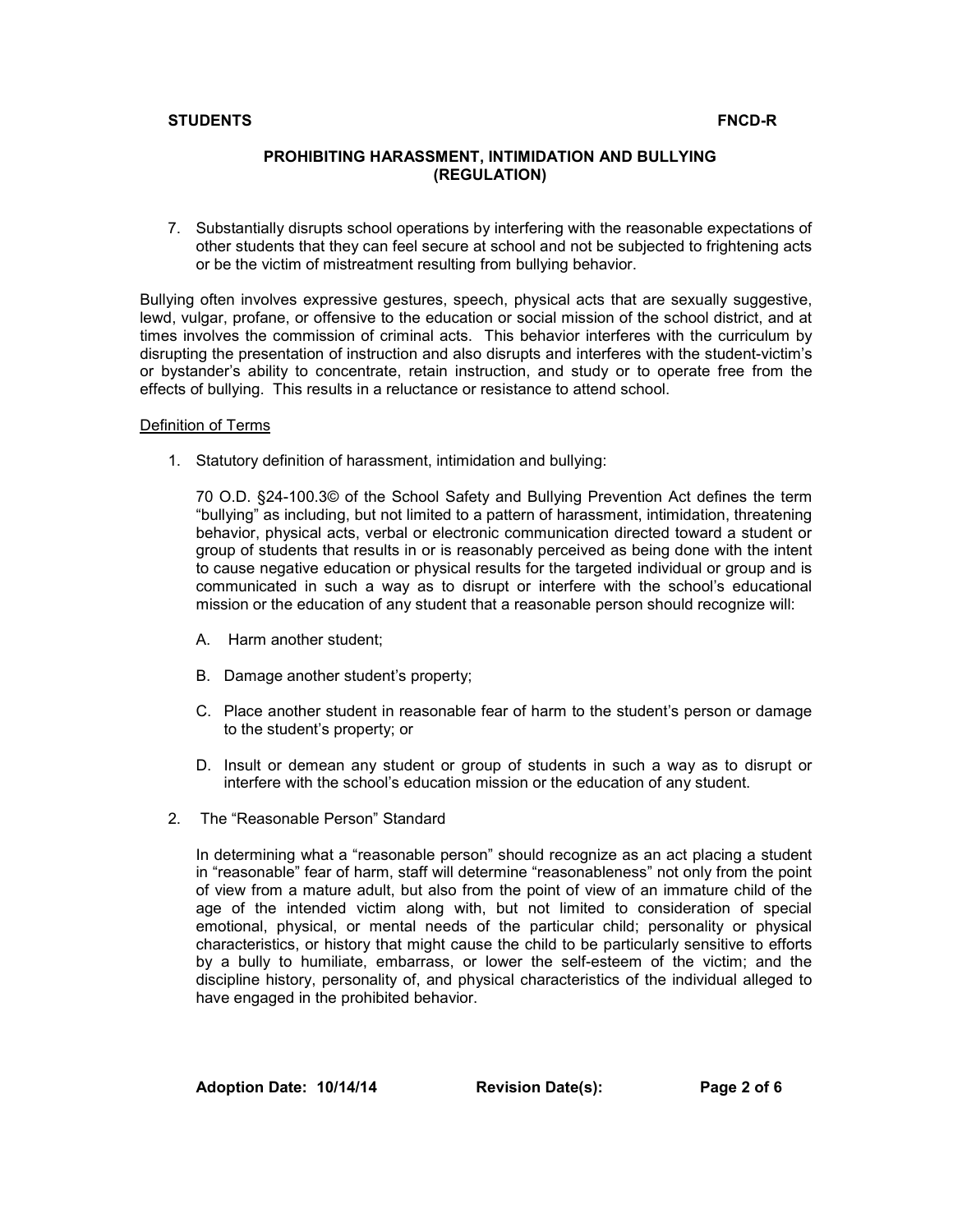# **PROHIBITING HARASSMENT, INTIMIDATION AND BULLYING (REGULATION)**

3. General Display of Bullying Acts

Bullying, for the purposes of this section of regulation, includes harassment and intimidation, and vice versa. According to experts in the field, bullying in general is the exploitation of a less powerful person by an individual taking unfair advantage of the person, which repeated over time, and which inflicts a negative effect on the victim. The seriousness of a bullying act depends on the harm inflicted upon the victim and the frequency of the offensive acts. Power may be, but is not limited to, physical strength, social skills, verbal ability, or other characteristics. Bullying acts by students have been described in several different categories.

- A. Physical Bullying includes harm or threatened harm to another's body of property, including but not limited to, what would reasonably be foreseen as a serious expression of intent to inflict physical harm or property damage through verbal or written speech or gestures directed at the student-victim, when considering the factual circumstances in which the thread was made and the reaction of the intended victim. Common acts include tripping, hitting, pushing, pinching, pulling hair, kicking, biting, starting fights, daring others to fight, stealing or destroying property, extortion, assaults with a weapon, other violent acts, and homicide.
- B. Emotional Bullying includes the intentional infliction of harm to another's self-esteem, including, but not limited to, insulting or profane remarks, insult or profane gestures, or harassing and frightening statements, when such events are considered in light of the surrounding facts, the history of the students involved and age, maturity, and special characteristics of the students.
- C. Social Bullying includes harm to another's group acceptance, including, but not limited to, harm resulting from intentionally gossiping about another student or intentionally spreading negative rumors about another student that results in the victim being excluded from a school activity or student group; the intentional planning and/or implementation of acts or statements that inflict public humiliation upon a student; the intentional undermining of current relationships of the victim-student through the spreading of untrue gossip or rumors designed to humiliate or embarrass the student; the use of gossip, rumors, or humiliating acts designed to deprive the student of awards, recognition, or involvement in school activities; the false or malicious spreading of an untrue statement or statements about another student that exposes the victim to contempt or ridicule or deprives the victim of the confidence and respect of student peers; or the making of false statements to others that the student has committed a crime, or has an infectious, contagious, or loathsome disease, or similar egregious representations.
- D. Sexual Bullying includes harm to another resulting from, but not limited to, making unwelcome sexual comments about the student; making vulgar, profane, or lewd comments or drawings or graffiti about the victim; directing vulgar, profane, or lewd gestures toward the victim; committing physical acts of a sexual nature at school, including the fondling or touching of private parts of the victim's body; participation in

**Adoption Date: 10/14/14 Revision Date(s): Page 3 of 6**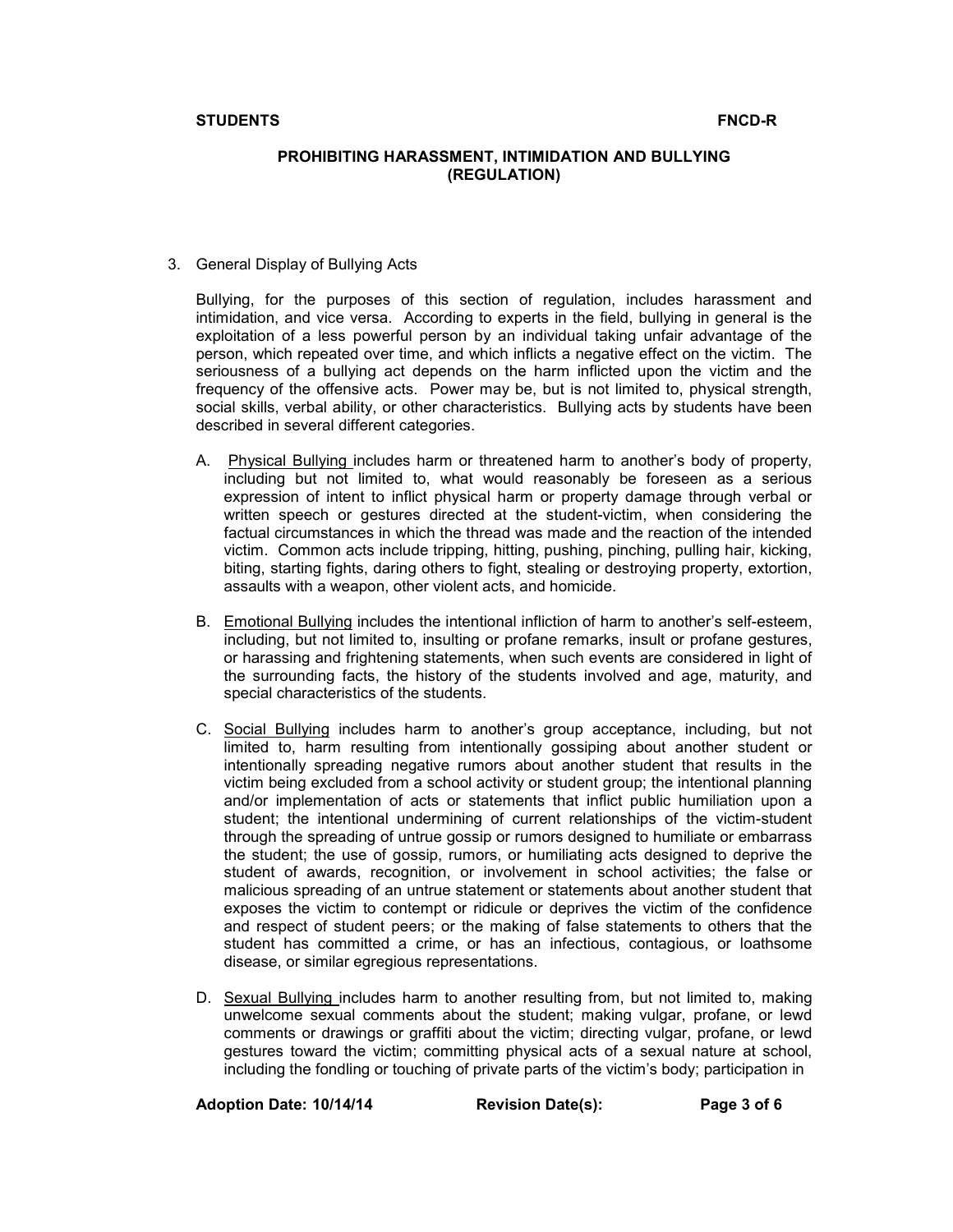# **PROHIBITING HARASSMENT, INTIMIDATION AND BULLYING (REGULATION)**

the gossiping or spreading or rumors about the student's sexual life; written or verbal statements directed to the victim that would reasonably be interpreted as a serious threat to force the victim to commit sexual acts or to sexually assault the victim when considering the factual circumstances in which the threat was made and the reaction of the intended victim; off-campus dating violence by a student that adversely affects the victim's school performance or behavior, attendance, participation in school functions or extracurricular activities, or makes the victim fearful at school of the assaulting bully; or the commission of sexual assault, rape, or homicide. Such conduct may also constitute sexual harassment also prohibited by the Choctaw/Nicoma Park Public Schools.

### Procedure Applicable to the Understanding of and Prevention of Bullying of Students

1. Student and Staff Education and Training

All staff will be provided with a copy of the district's policy on prevention of bullying of students. All students will be provided a summary of the policy and notice that a copy of the entire policy is available on request. Choctaw/Nicoma Park Schools is committed to providing appropriate and relevant training to staff regarding identification of behavior constituting bullying of students and the prevention and management of such conduct.

Students, like staff members, shall participate in an annual education program that sets out expectations for student behavior and emphasizes an understanding of bullying of students, the district's prohibition of such conduct, and the reasons why the conduct is destruction, unacceptable, and will lead to discipline. Students shall also be informed of the consequences of bullying conduct toward their peers.

2. Choctaw-Nicoma Park Public Schools' Safe School Committee

The Safe School Committee has the responsibility of studying and making recommendations regarding unsafe conditions, strategies for students to avoid harm at school, student victimization, crime prevention, school violence, and other issues that interfere and adversely affect the maintenance of safe schools.

With respect to student harassment, intimidation, and bullying, the safe school committee shall consider and make recommendations regarding professional staff development needs of faculty and other staff related to methods to decrease student harassment, intimidation, and bullying and understanding and identifying bullying behaviors. In addition, the committee shall make recommendations regarding: identification of methods to encourage the involvement of the community and students in addressing conduct involving bullying; methods to enhance relationships between students and school staff in order to strengthen communication; and fashioning of problem-solving teams that include counselors and/or school psychologists.

Adoption Date: 10/14/14 Revision Date(s): Page 4 of 6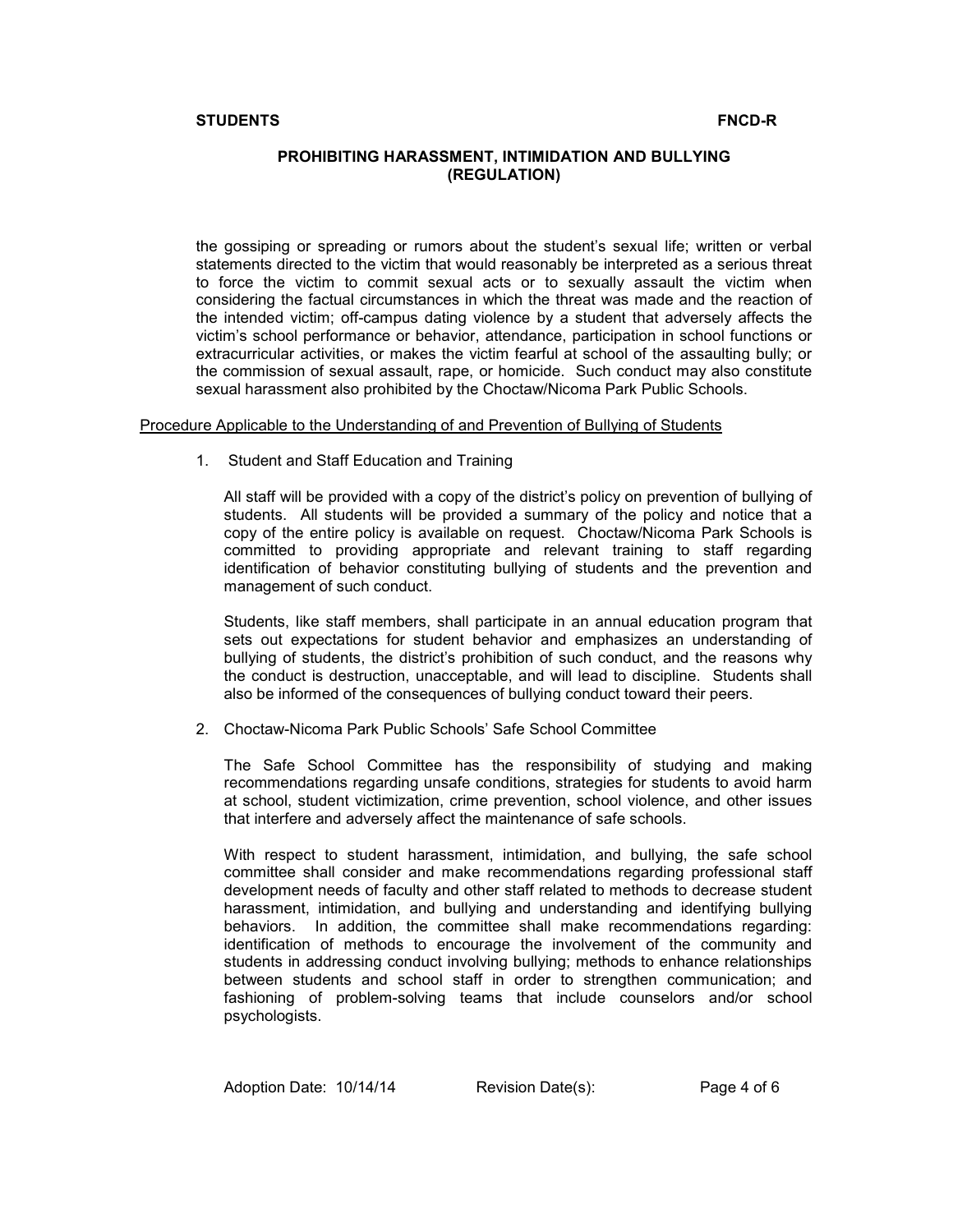# **PROHIBITING HARASSMENT, INTIMIDATION AND BULLYING (REGULATION)**

In accomplishing its objectives, the committee shall review traditional and accepted harassment, intimidation, and bullying programs utilized by other states, state agencies, or school districts. (See also policy BDFC).

## Student Reporting

Students are encouraged to inform school personnel if they are the victim of or a witness to acts of harassment, intimidation, or bullying.

### Staff Reporting

An important duty of the staff is to report acts or behavior that the employee witnesses that appears to constitute harassing, intimidating, or bullying. Employees, whether certified or noncertified, shall encourage students who tell them about acts that may constitute intimidation, harassment, or bullying to complete a report form. For young students, staff members given that information will need to provide assistance to the student.

Staff members who witness such events are to complete reports and to submit them to the building principal. Staff members who hear of incidents may, in the staff member's judgment, constitute harassment, intimidation, or bullying, are to report all relevant information to the building principal.

## Parental Responsibilities

Parents/guardians will be informed in writing of the district's program to stop bullying. An administrative response to bullying may involve certain actions to be taken by parents. Parents will be informed of the program and the means for students to report bullying acts toward them or other students. They will also be told that to help prevent bullying at school they should encourage their children to:

- 1. Report bullying when it occurs;
- 2. Take advantage of opportunities to talk to their children about bullying;
- 3. Inform the school immediately if they think their child is being bullied or is bullying other students;
- 4. Watch for symptoms that their child may be a victim of bullying and report those symptoms; and
- 5. Cooperate fully with school personnel in identifying and resolving incidents.

## Discipline of Students

In administering discipline, consideration will be given to alternative methods of punishment to

**Adoption Date:10/14/14 Revision Date(s Page: 5 of 6**